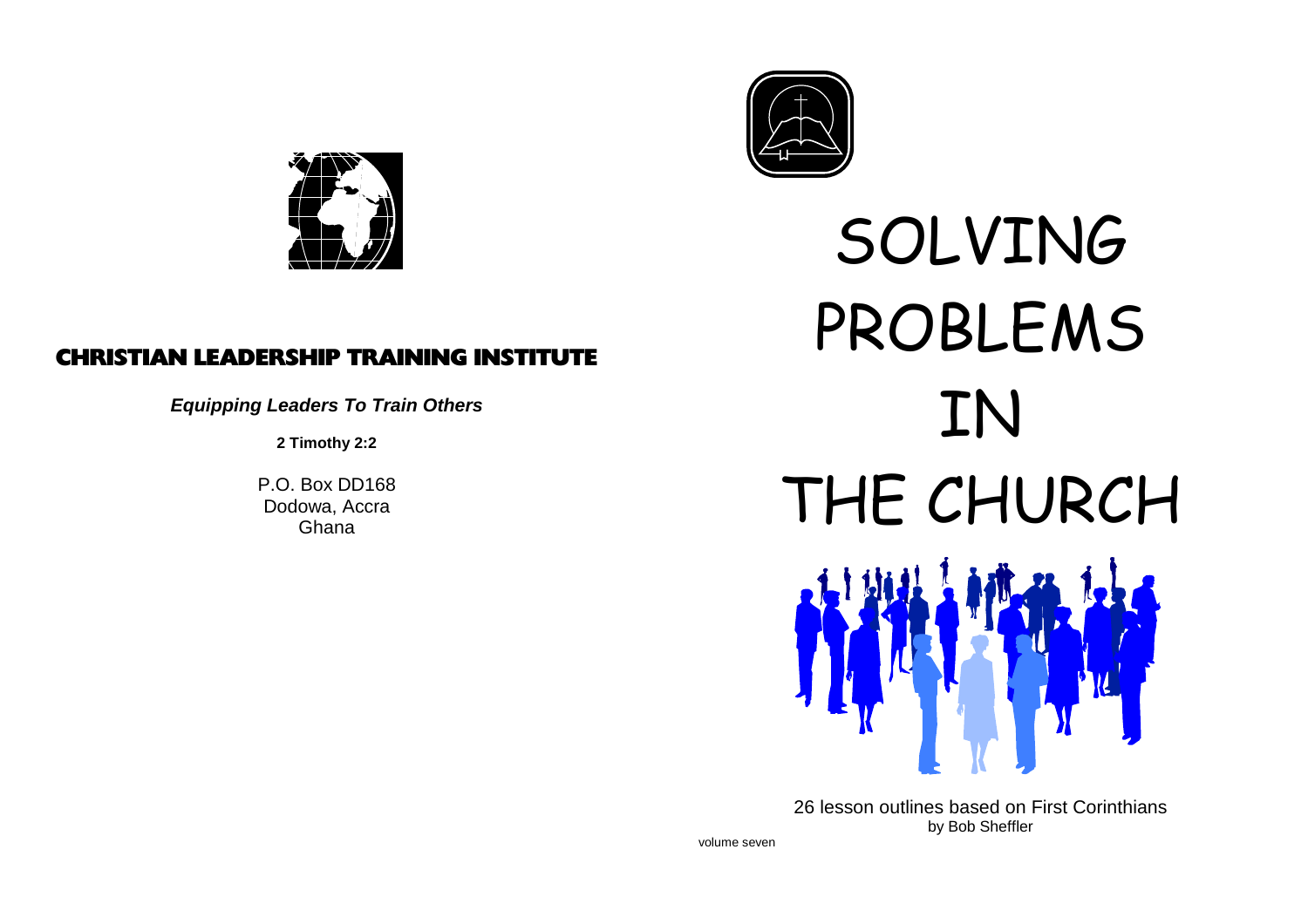### **lesson title page numberTHEME: SERVANT LEADERSHIP**

| page number |
|-------------|
|             |

| Lesson One: Whom Should We Follow?               |                         |
|--------------------------------------------------|-------------------------|
| Lesson Two: Humble Leadership                    | $\overline{\mathbf{c}}$ |
| Lesson Three: The Rights of Leaders              | 3<br>4                  |
| Lesson Four: The Attitude of Leaders             |                         |
| Lesson Five: The Responsibilities of Leaders     | 5                       |
| <b>THEME: CHURCH DISCIPLINE</b>                  |                         |
| <b>Lesson Six: Dealing With Sinful Members</b>   | 6                       |
| Lesson Seven: Disputes Between Believers         | $\overline{7}$          |
| <b>THEME: MARRIAGE PROBLEMS</b>                  |                         |
| Lesson Eight: Our Body Is A Temple               | 9                       |
| Lesson Nine: How To Avoid Sexual Immorality      | 10                      |
| Lesson Ten: Divorce                              | 11                      |
| <b>THEME: FREEDOM IN CHRIST</b>                  |                         |
| Lesson Eleven: Stumbling Block to Believers      | 12                      |
| Lesson Twelve: Beyond Freedom                    | 13                      |
| Lesson Thirteen: Idol Worship                    | 14                      |
| Lesson Fourteen: Stumbling Block to Unbelievers  | 15                      |
| <b>THEME: THE WORSHIP SERVICE</b>                |                         |
| Lesson Fifteen: Role of Women in Leadership      | 16                      |
| Lesson Sixteen: Abuse of The Lord's Supper       | 18                      |
| THEME: MISUSE OF SPIRITUAL GIFTS                 |                         |
| Lesson Seventeen: The Purpose of Spiritual Gifts | 19                      |
| Lesson Eighteen: The Most Important Gift         | 20                      |
| Lesson Nineteen: The Use of Gifts in Worship     | 21                      |
| Lesson Twenty: The Purpose of Tongues            | 22                      |
| THEME: OUR FAITH AND OUR HOPE                    |                         |
| Lesson Twenty-one: The Gospel Message            | 24                      |
| Lesson Twenty-two: Our Own Resurrection          | 25                      |
| Lesson Twenty-three: Our Resurrected Body        | 26                      |
| <b>THEME: MONEY MATTERS</b>                      |                         |
| Lesson Twenty-four: Handling Money               | 28                      |
| Lesson Twenty-five: The Grace of Giving          | 29                      |
| Lesson Twenty-six: The Faith of Giving           | 30                      |

# **LIST OF LESSONS SOLVING PROBLEMS IN THE CHURCHpersonal notes**